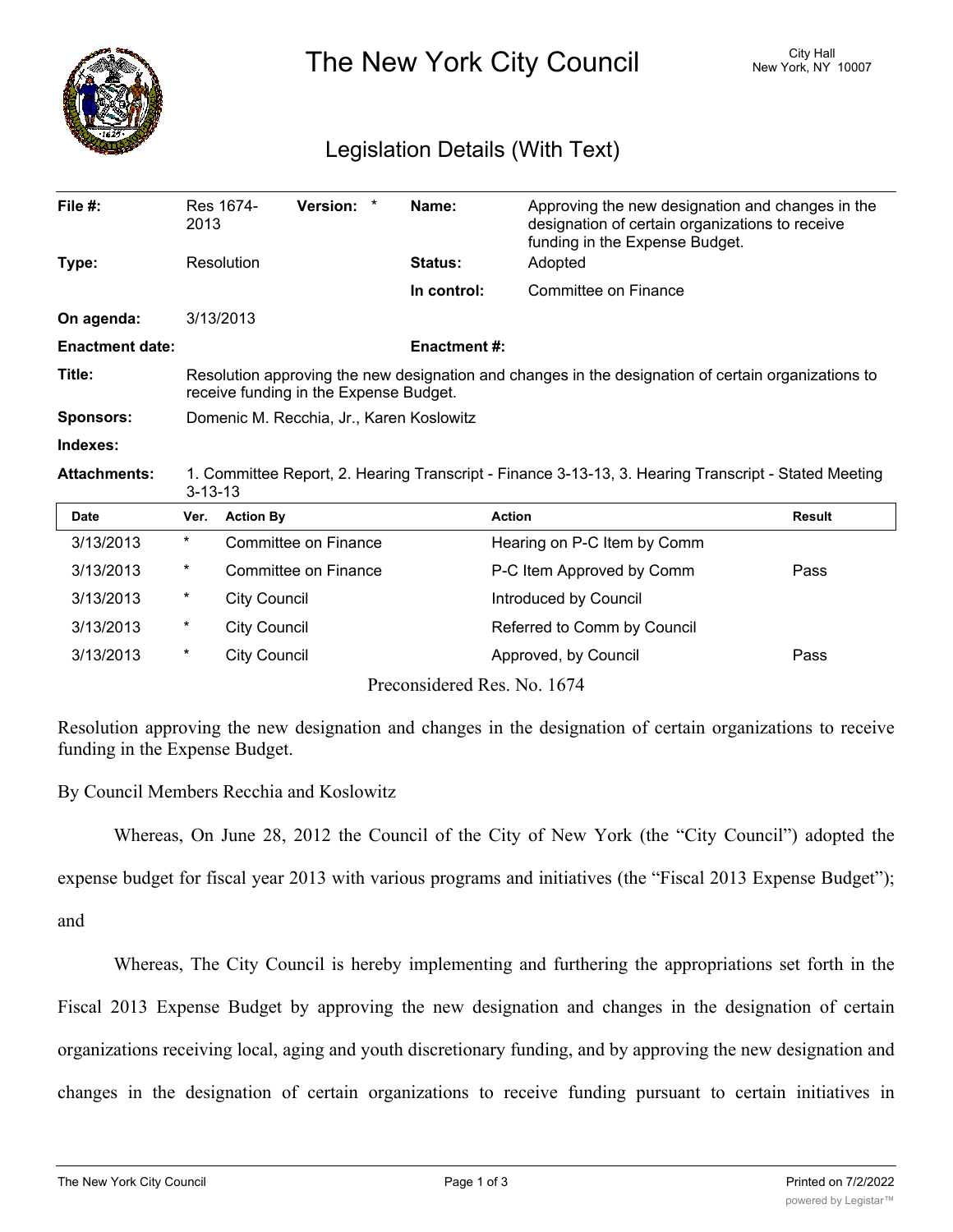## **File #:** Res 1674-2013, **Version:** \*

accordance therewith; and

Whereas, The City Council is hereby implementing and furthering the appropriations set forth in the Fiscal 2013 Expense Budget by approving new Description/Scope of Services for certain organizations receiving local, aging, and youth discretionary funding; and

Whereas, On June 29, 2011 the Council adopted the expense budget for fiscal year 2012 with various programs and initiatives (the "Fiscal 2012 Expense Budget"); and

Whereas, The City Council is hereby implementing and furthering the appropriations set forth in the Fiscal 2012 Expense Budget by approving new Description/Scope of Services for certain organizations receiving local, aging, and youth discretionary funding; and

Resolved, That the City Council approves the new designation and changes in the designation of certain organizations receiving local discretionary funding in accordance with the Fiscal 2013 Expense Budget, as set forth in Chart 1; and be it further

Resolved, That the City Council approves the new designation and changes in the designation of a certain organization receiving aging discretionary funding in accordance with the Fiscal 2013 Expense Budget, as set forth in Chart 2; and be it further

Resolved, That the City Council approves the new designation and changes in the designation of certain organizations receiving youth discretionary funding in accordance with the Fiscal 2013 Expense Budget, as set forth in Chart 3; and be it further

Resolved, That the City Council approves the new designation and changes in the designation of a certain organization receiving funding pursuant to the Medical Services in Adult Shelters Initiative in accordance with the Fiscal 2013 Expense Budget, as set forth in Chart 4; and be it further

Resolved, That the City Council approves the new designation and changes in the designation of a certain organization receiving funding pursuant to the Immigrant Opportunities Initiative in accordance with